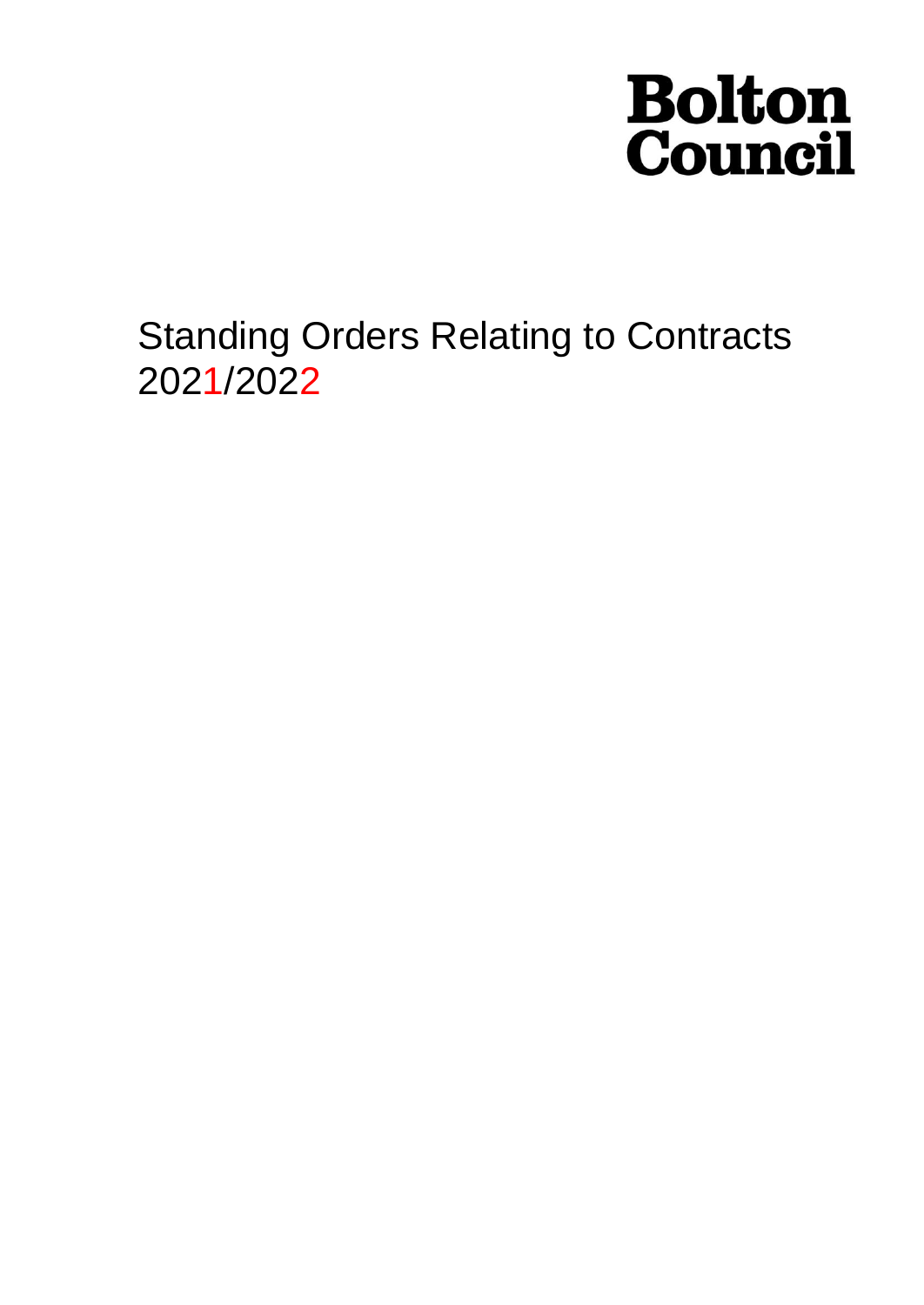# **H. Standing Orders Relating To Contracts**

# **Table of Contents**

- 1. Interpretation and Abbreviations
- 2. Introduction
- 3. Legal requirements
- 4. Compliance with Standing Orders
- 5. Waiving Standing Orders
- 6. Powers of Chief Officers
- 7. Powers of Executive Cabinet Members
- 8. Capital expenditure
- 9. Acquisition and disposal of land
- 10. Approved lists
- 11. Framework Agreements
- 12. Tender documents
- 13. Submission and receipt of tenders
- 14. Opening of Tenders
- 15. Evaluating Tenders
- 16. Errors in Tenders
- 17. Post-tender and Post Quotation Negotiations
- 18. Award of Contract
- 19. The Form and Content of Contracts
- 20. Variations in Contracts
- 21. Extension of Contracts
- 22. Monitoring of Contracts
- 23. Partnering Arrangements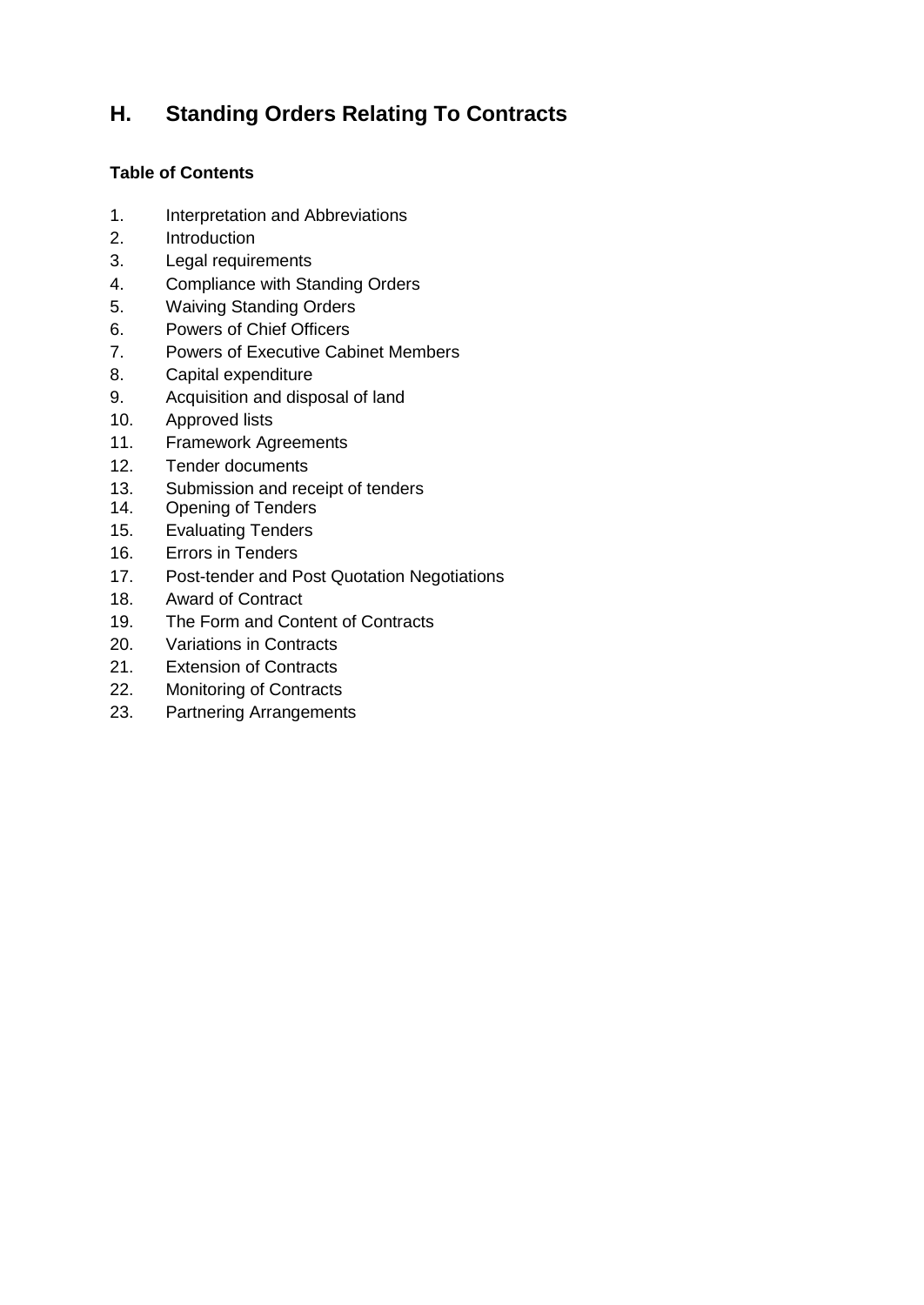# **1. INTERPRETATION & ABBREVIATIONS**

In these Contract Standing Orders the following terms have the following meanings:-

| Acquisition of<br>Land    | The purchase or entry into a lease or sub-lease or rental of land by the<br>Council.                                                                                                                                                                                 |  |  |
|---------------------------|----------------------------------------------------------------------------------------------------------------------------------------------------------------------------------------------------------------------------------------------------------------------|--|--|
| Approved<br>Contractor    | This is a Contractor who has been approved to supply supplies, services or<br>works to the Council following a vetting process.                                                                                                                                      |  |  |
| Approved list             | The lists of approved contractors maintained relevant departments and<br>held by Corporate Procurement.                                                                                                                                                              |  |  |
| Best<br>Consideration     | The best consideration that can reasonably be obtained for the land as<br>required by Section 123 of the Local Government Act 1972.                                                                                                                                  |  |  |
| <b>Bidder</b>             | A person, company or firm, who has made an offer by way of quotation or<br>tender to supply the Council with works, supplies or services.                                                                                                                            |  |  |
| <b>The Chest</b>          | North West England's local authority procurement portal.                                                                                                                                                                                                             |  |  |
| <b>Chief Officer</b>      | Chief Executive, Directors and Assistant Directors or any delegated officer<br>authorised to act on their behalf.                                                                                                                                                    |  |  |
| Contract                  | Any agreement for the execution of works or the provision of supplies or<br>services, or the disposal of assets.                                                                                                                                                     |  |  |
| Contracting<br>Authority  | As defined in the Public Contract Regulations 2015 (as amended or<br>replaced).                                                                                                                                                                                      |  |  |
| Contractor                | A party to an agreement with the Council to provide works, supplies or<br>services to the Council or to acquire assets from the Council.                                                                                                                             |  |  |
| Contracts<br>Finder       | a web-based portal provided for the purposes of Part 4 of the Public<br>Contracts Regulations 2015 by or on behalf of the Cabinet Office                                                                                                                             |  |  |
| <b>CFO</b>                | Chief Finance Officer.                                                                                                                                                                                                                                               |  |  |
| <b>CPS</b>                | <b>Corporate Property Services.</b>                                                                                                                                                                                                                                  |  |  |
| <b>CSO</b>                | Contract Standing Order(s).                                                                                                                                                                                                                                          |  |  |
| Disposal of<br>Land       | The sale of land, or the grant of a lease, sub-lease or development<br>agreement for land by the Council.                                                                                                                                                            |  |  |
| <b>Estimated</b><br>Value | This is the total estimated value of the contract net of VAT, over the full<br>term of the proposed contract including any possible extensions. Contracts<br>shall not be split to avoid compliance with these CSOs.                                                 |  |  |
| €⊎<br>Legislation         | The procurement of directives of the European Union and any regulations<br>that implement them within the United Kingdom, including Public Contracts<br>Regulations 2015, the Concession Contracts Regulations 2016 and the<br>Utilities Contracts Regulations 2015. |  |  |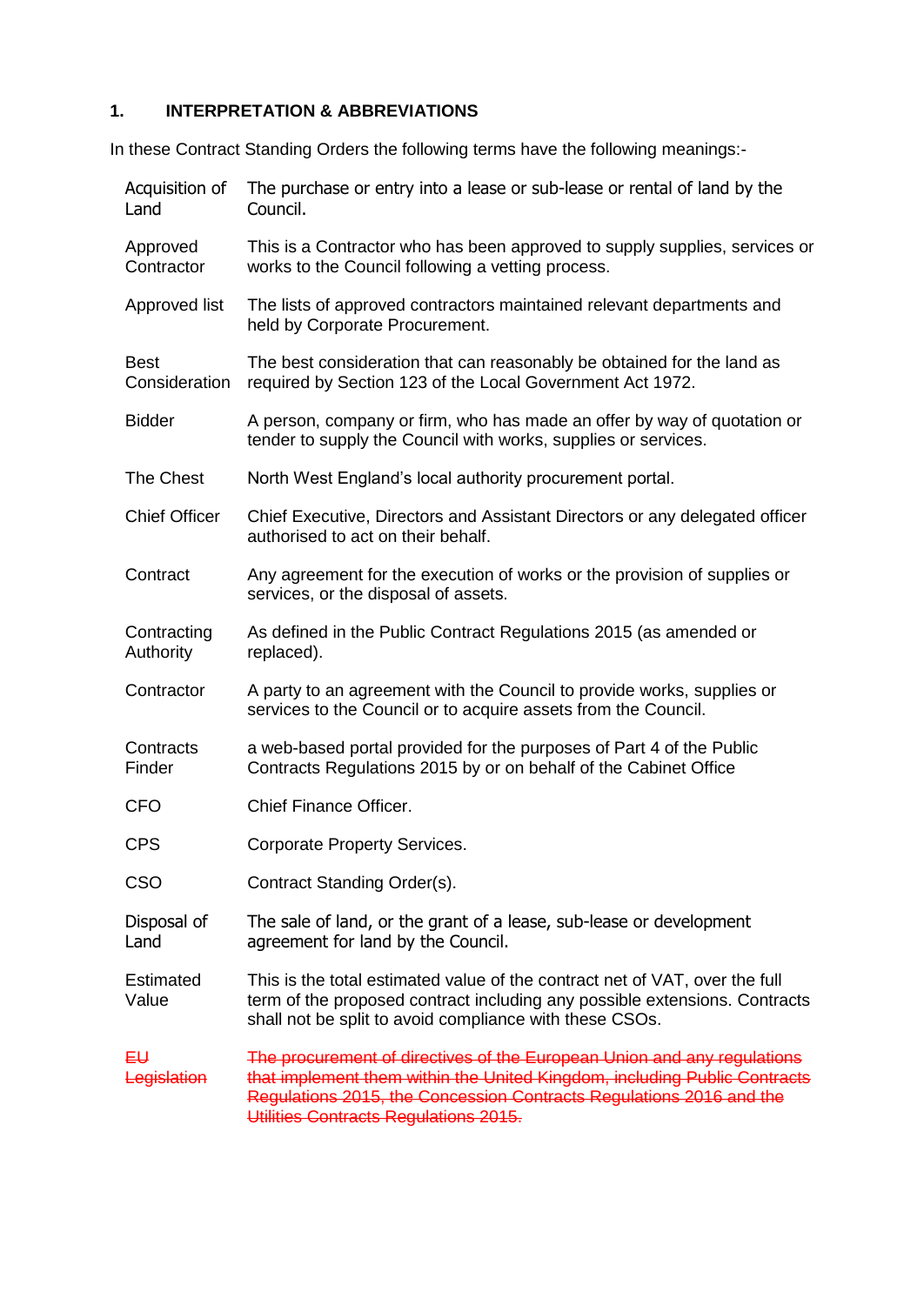| EU<br>Threshold(s)         | The thresholds set by the European Union and revised every two years<br>which apply to the application of procedures for the award of a Contract<br>under EU Legislation.                                                                                        |  |  |
|----------------------------|------------------------------------------------------------------------------------------------------------------------------------------------------------------------------------------------------------------------------------------------------------------|--|--|
| Land                       | Any interest in land (freehold, leasehold, right or easement) including any<br>buildings or premises on the land.                                                                                                                                                |  |  |
| Law                        | any applicable law, statute, bye-law, regulation, order, regulatory policy,<br>guidance or industry code, rule of court or directives or requirements of<br>any Regulatory Body, delegated or subordinate legislation or notice of any<br><b>Regulatory Body</b> |  |  |
| <b>OJEU</b>                | Official Journal of the European Union.                                                                                                                                                                                                                          |  |  |
| Partnering                 | A form of collaborative working between the Council and a Contractor,<br>based upon a formal contract. Usually this is a long term arrangement.                                                                                                                  |  |  |
| Procurement<br>Legislation | The Public Contracts Regulations 2015, the Concession Contracts<br>Regulations 2016, the Utilities Contracts Regulations 2015 and any other<br>legislation governing public procurement.                                                                         |  |  |
| EU<br>Threshold(s)         | The financial thresholds which apply to the application of procedures for<br>the award of a Contract under the Procurement Legislation.                                                                                                                          |  |  |
| Purchasing<br>Guide        | The Council's internal guide to purchasing works, supplies and services<br>which is available on the Council's intranet at:                                                                                                                                      |  |  |
|                            | http://portal.bolton.gov.uk/ChiefExecutives/FinancialServicesandCorporatel<br>CT/FinancialServices/Procurement/Pages/default.aspx                                                                                                                                |  |  |
| Procurement                | The acquisition of supplies, works and services which meet the Council's<br>and service user's' needs, whilst ensuring value for money throughout the<br>life of the product including disposal.                                                                 |  |  |
| Quotation                  | A submission by a contractor for the execution of works or for the provision<br>of supplies or services under the quotation procedures below £50,000.                                                                                                            |  |  |
| Sale Tender                | A submission by a contractor to acquire assets from the Council.                                                                                                                                                                                                 |  |  |
| Scheme of<br>Delegation    | This is the part of the Council Constitution, which sets out the delegated<br>powers of Executive Members and officers. A copy of the scheme is<br>available on the intranet.                                                                                    |  |  |
| Tender                     | A written submission by a contractor for the execution of works or for the<br>provision of supplies or services above £50k under the tender procedures<br>outlined.                                                                                              |  |  |

# **2. INTRODUCTION**

- 2.1 It is the responsibility of Chief Officers to ensure that all procurement activity within the Council (and bodies where the Council is the accountable body) complies with these CSOs.
- 2.2 The CSOs apply to all Council Directorates, Schools (via the Scheme of Delegation), Executive Partnerships, and External Agencies where the Council is the accountable body.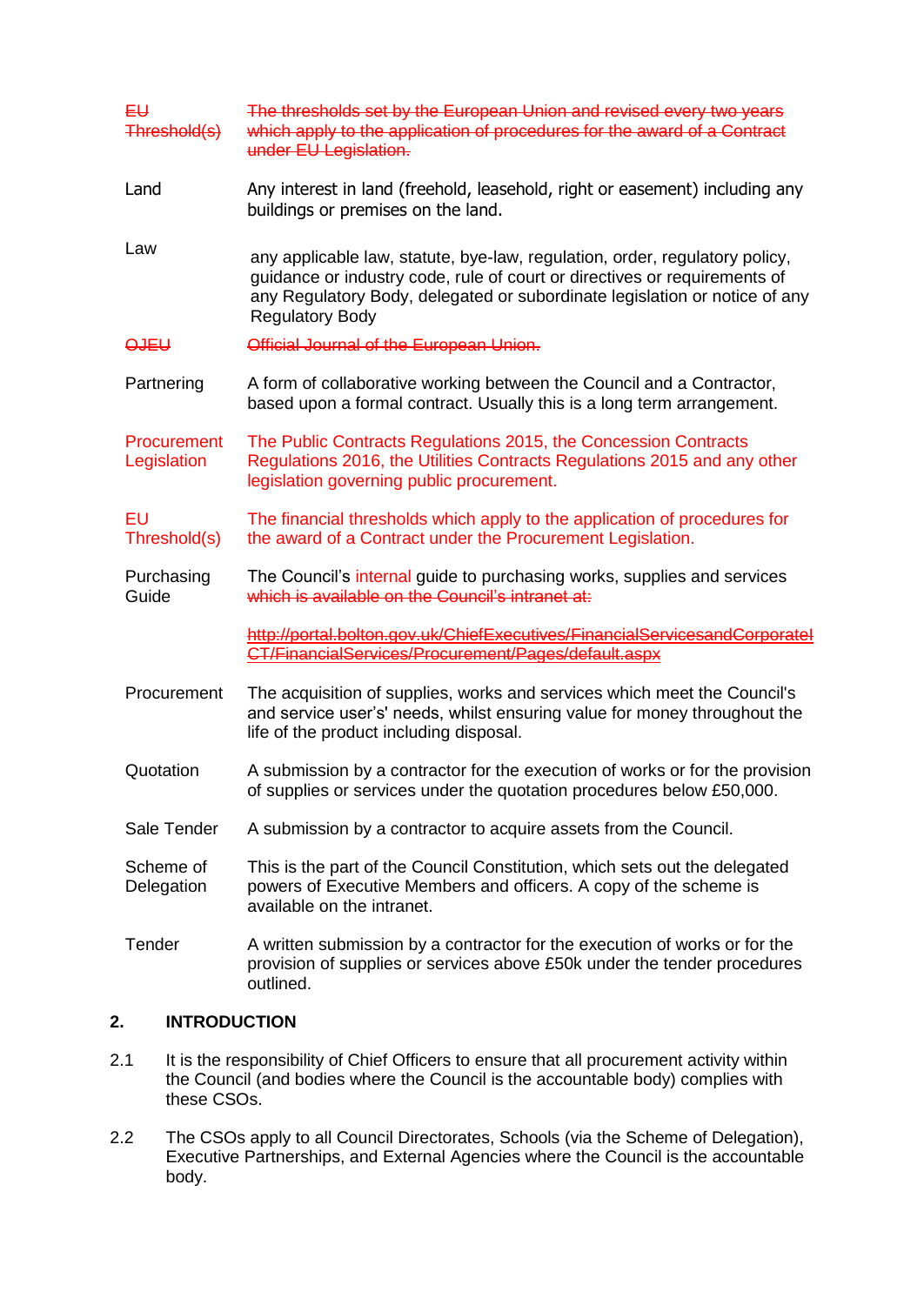#### **Procurement Plan**

- 2.3 The Council has a responsibility to maintain a central register of contracts, which is available for scrutiny by officers and members, and which is published on the Authority's website.
- 2.4 Prior to the start of each financial year, each Chief Officer shall prepare a procurement plan setting out the Contracts which their departments anticipates it will procure during that financial year, and where possible forthcoming years. This information should be passed to the Corporate Procurement team.

#### **2.5 Pre-Purchase steps to be followed**

On the instruction of a Chief Officer, Officers shall appraise the proposed purchase of works, supplies or services prior to purchase taking into account its complexity and value and the Council's Purchasing Guide and, following the initial identification of the required works, supplied or services and the period over which they are required (include any possible extension period), undertake the following steps:

- 2.5.1 Satisfy themselves that they have the necessary authority to deal with the purchase and that there is budget provision for the purchase. Authority is obtained under the Scheme of Delegation or by an approved report to the relevant Executive Cabinet Member of the Cabinet (as appropriate);
- 2.5.2 Identify the purchasing objectives, including internal and external sourcing or partnering/collaborative procurement arrangements;
- 2.5.3 Take into account the requirements from any Best Value review;
- 2.5.4 Take into account the requirements of The Public Services Social Value Act 2012;
- 2.5.5 Assess the risks (if any) associated with the proposed purchase and how to manage them;
- 2.5.6 Consider which procurement method would be most appropriate, in accordance with CSO4 below;
- 2.5.7 Contact the Council's Corporate Procurement team or inspect the current list of Corporate contracts, which is available on the Council's website, in order to establish whether there is an existing contract available for use;
- 2.5.8 Where relevant, draft a detailed specification for the works, supplies and services required. Advice on drafting a specification can be obtained from the Corporate Procurement team or Legal Services;
- 2.5.9 Undertake a Data Protection Impact Assessment, where required
- 2.5.10 Inform the Corporate Procurement team about the proposed contract and instruct Corporate Procurement and/or Legal Services to advise, where appropriate. All proposed contracts with an estimated value/amount of £50,000 or over must be advertised by Corporate Procurement (via the Chest using the Council's standard tender documentation) and managed by the relevant department and Corporate Procurement.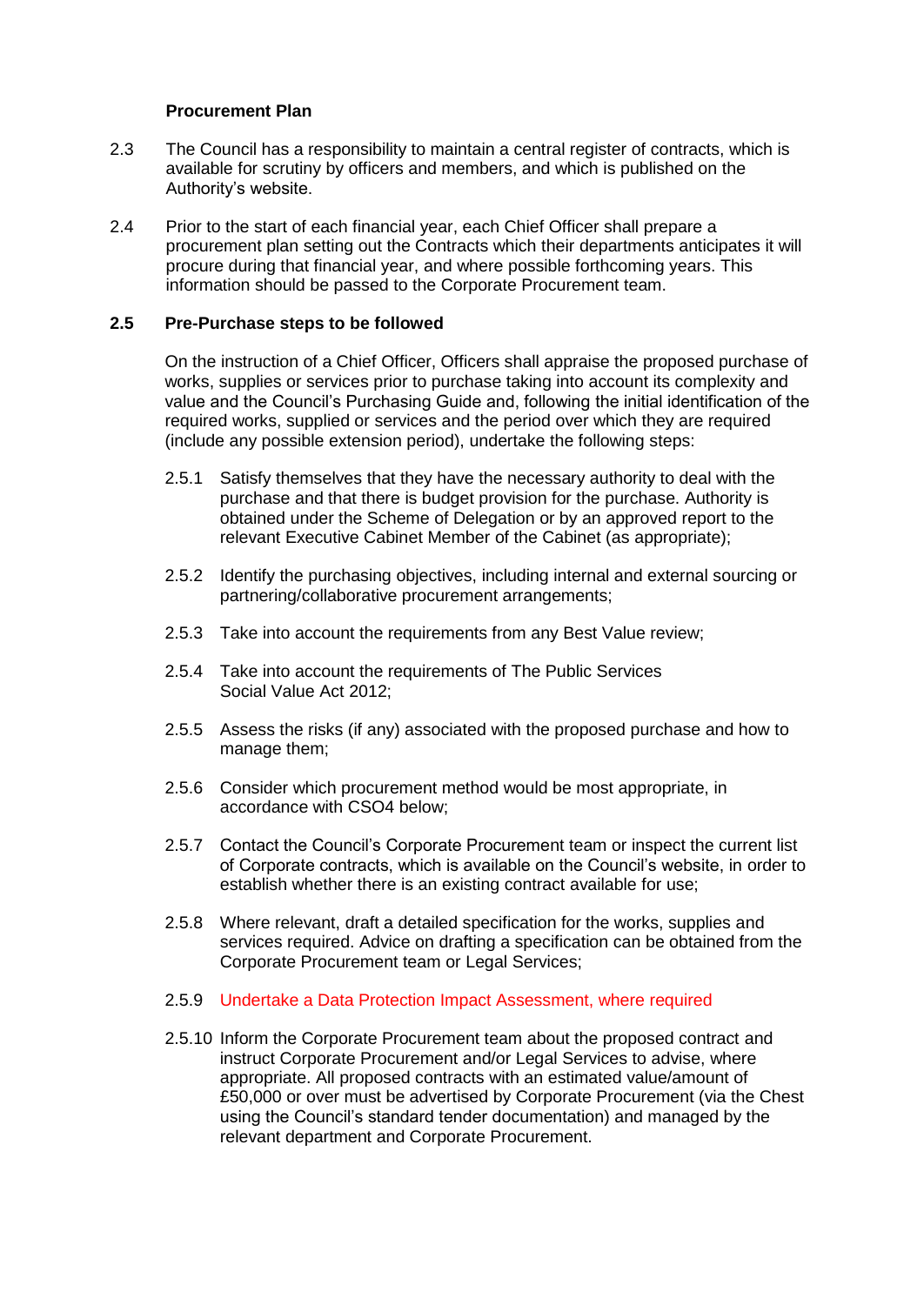### **3. LEGAL REQUIREMENTS AND RESPONSIBILITIES OF CHIEF OFFICERS**

- 3.1. These CSOs are issued in compliance with Section 135 of the Local Government Act 1972.
- 3.2 Every tender, quotation and contract shall comply with these CSOs as a minimum requirement, provided always that:
	- (1) Where there are additional requirements for example under some Grant regimes, then these should be adopted; and
	- (2) Contracts subject to  $EU$  Procurement Legislation must comply with that legislation.
- 3.3 The Council is committed to promoting Equality and Diversity, which it regards as being fundamental to its activities. Throughout its contractual and partnership working, the Council shall ensure that equality and diversity are appropriately integrated into the procurement activity and the proposed contract and that it shall implement the principles of non-discrimination, equal treatment and transparency in accordance with the Law and EU Procurement Legislation.
- 3.5 Guidance on Equality and Diversity can be obtained from the Chief Executive's Department.

#### **4. COMPLIANCE WITH STANDING ORDERS**

**BEFORE LETTING A CONTRACT IN COMPLIANCE WITH THESE CSOs CHIEF OFFICERS MUST IDENTIFY THEIR AUTHORITY TO TENDER UNDER:**

**(a) THE SCHEME OF DELEGATION; OR**

#### **(b) AN APPROVED REPORT TO THE RELEVANT EXECUTIVE CABINET MEMBER OR THE CABINET.**

Contracts may be for supplies, works or services.

Supply Contracts - contracts for the purchase or hire of goods, and for any siting or installation of those goods.

Service Contracts - contracts under which the purchaser engages a contractor to provide a service. This includes the provision of consultancy services.

Works Contracts - contracts for the carrying out of civil engineering or building works.

The procedure to be followed is dependent on the estimated aggregate value/amount of the contract (including any potential extension), as set out in the table below.

| <b>Estimated</b><br><b>Value/Amount</b> | <b>Contracts</b>         | <b>Invitation</b>                                           | <b>Method / Process</b>                      |
|-----------------------------------------|--------------------------|-------------------------------------------------------------|----------------------------------------------|
| Up to £15,000                           | <b>Supply Contracts</b>  | Decision whether to invite<br>tenders/quotations to be made | Purchasing decision<br>to satisfy Best Value |
|                                         | <b>Service Contracts</b> | by Chief Officer, or designated<br>officer.                 | criteria.                                    |
|                                         | <b>Works Contracts</b>   |                                                             |                                              |
|                                         |                          | No company should be awarded                                |                                              |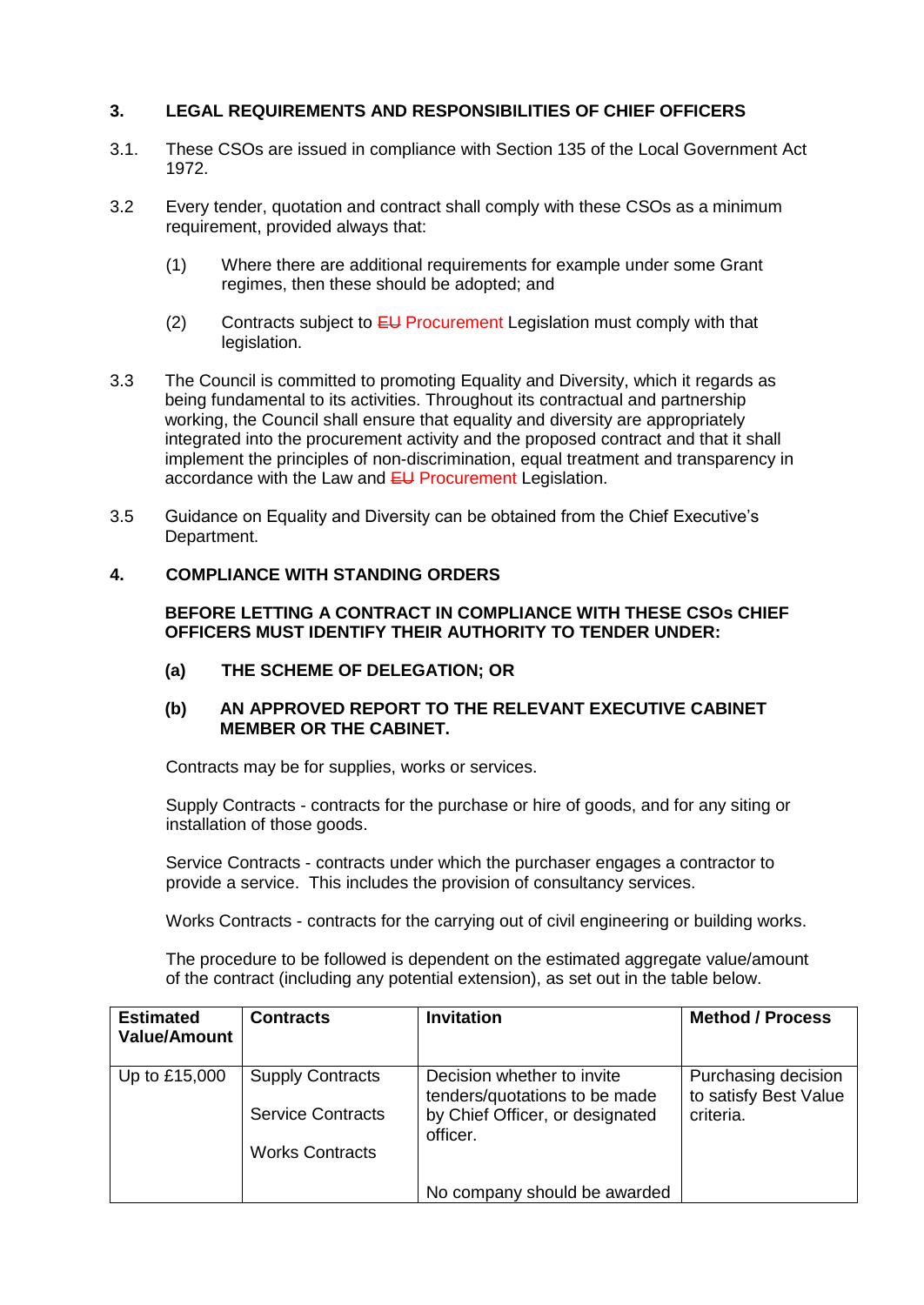|                                                                            |                                                                               | business in excess of £75k by<br>the Council in any one year,<br>unless this has been subject to<br>quotation or tender exercise, as<br>relevant.                                                                                                                                                                                                                                                                                             |                                                                                                                                                                                                                                                                                                            |
|----------------------------------------------------------------------------|-------------------------------------------------------------------------------|-----------------------------------------------------------------------------------------------------------------------------------------------------------------------------------------------------------------------------------------------------------------------------------------------------------------------------------------------------------------------------------------------------------------------------------------------|------------------------------------------------------------------------------------------------------------------------------------------------------------------------------------------------------------------------------------------------------------------------------------------------------------|
| £15,000-<br>£49,999                                                        | <b>Supply Contracts</b><br><b>Service Contracts</b><br><b>Works Contracts</b> | Requirements should be<br>specified in writing, and<br>wherever possible, a minimum<br>of three written quotations<br>obtained, by a specified time<br>and date.                                                                                                                                                                                                                                                                              | <b>Quotations should</b><br>remain sealed until<br>after the closing time<br>and date.<br>Electronic quotations<br>may be acceptable,<br>at the discretion of<br>the relevant Chief<br>Officer.<br>Quotations shall be<br>kept for 3 years for<br>audit purposes.                                          |
| Over £50,000<br>$-\mathsf{E}\mathsf{U}$<br>Procurement<br><b>Threshold</b> | <b>Supply Contracts</b><br><b>Service Contracts</b><br><b>Works Contracts</b> | Tenders must be invited - by<br>advertisement via the Chest and<br><b>Contracts Finder</b>                                                                                                                                                                                                                                                                                                                                                    | <b>Instruct Corporate</b><br>Procurement to<br>invite tenders.<br>A tender notice<br>providing at least 10<br>days' notice for<br>suppliers to request<br>tender documents<br>should be published<br>on the Chest and<br><b>Contracts Finder.</b><br>The tender process<br>should follow CSOs<br>$10 - 14$ |
| ₽Ĥ<br>Procurement<br>Threshold and<br>above                                | <b>Supply Contracts</b><br><b>Service Contracts</b><br><b>Works Contracts</b> | Where the estimated<br>expenditure of the total contract,<br>is likely to exceed the relevant<br><b>EU Procurement Threshold, the</b><br>Council shall procure in<br>accordance with EU<br>Procurement Legislation and<br>procedures Where intention to<br>tender is identified at the start of<br>the year, then Chief Officers<br>must inform the Corporate<br>Procurement team, so that a<br>Prior Information Notice may be<br>published. | <b>Instruct Corporate</b><br>Procurement to<br>invite tenders in<br>compliance with EU<br>Procurement<br>Legislation and,<br>where possible,<br>CSOs 10-14.                                                                                                                                                |

The above does not apply in respect of Supply Contracts, Service Contracts and Works Contracts in the following circumstances, although Officers should note that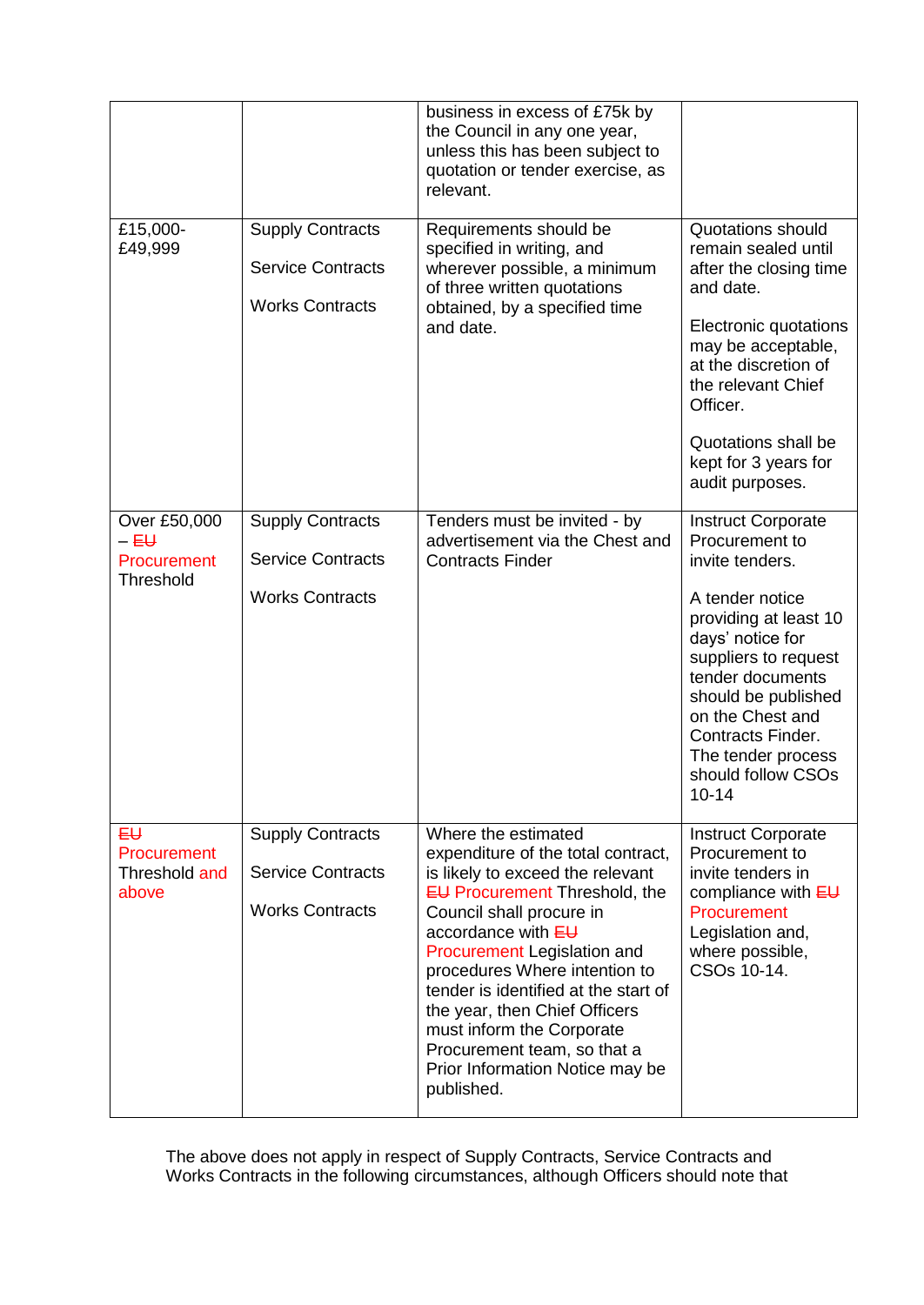the Council cannot be exempted from compliance with  $E\bigcup$  Procurement Legislation.

- Where supplies/services/works are purchased under an Approved List provided that this exemption shall not apply to the creation of the Approved List itself, which must be created in accordance with CSO 10.
- Where the Council joins a framework agreement procured by another Contracting Authority (such as the Crown Commercial Service, ESPO, the YPO or an AGMA authority) provided there is delegated authority or an approved report to the relevant Executive Cabinet Member or the Cabinet authorising the Council to join the framework agreement and the Contracting Authority procured the framework agreement in compliance with its own procurement rules and, where applicable, the Public Contracts Regulations 2015.
- Where supplies/services/works are purchased under a framework agreement which was procured in accordance with these CSOs.
- Where tenders have been invited on behalf of any consortium, or similar body, of which the Council is a member, in accordance with any method adopted by such a body provided the proposed purchase is authorised under the Scheme of Delegation or an approved report of the Executive Cabinet Member or the Cabinet.
- Where the contract is for the purchase or production of a work of art, or a museum specimen.
- Where the contract is for the engagement of external solicitors or barristers and is procured or approved by Legal Services.
- Where the contract is for the engagement of an artiste or performing company.
- Where the contract is for personal social services for individuals assessed as requiring services under the National Assistance Act 1948, the NHS and Community Care Act 1990, the Children Act 1989, the Care Act 2015 or under any other relevant legislation.

#### **5. WAIVING STANDING ORDERS**

A CSO may be waived by:-

- The appropriate Chief Officer where the estimated aggregate value/amount of the proposed contract (excluding VAT but including any extension to the initial term of the proposed contract) does not exceeds £50,000.
- The Cabinet / relevant Executive Cabinet Member, where the estimated aggregate value/amount of the proposed contract (excluding VAT but including any extension to the initial term of the proposed contract) exceeds £50,000.

Exemptions may be sought in exceptional circumstances as determined in consultation with the Borough Solicitor. Examples of circumstances for which exemptions may be sought are;-

In a true emergency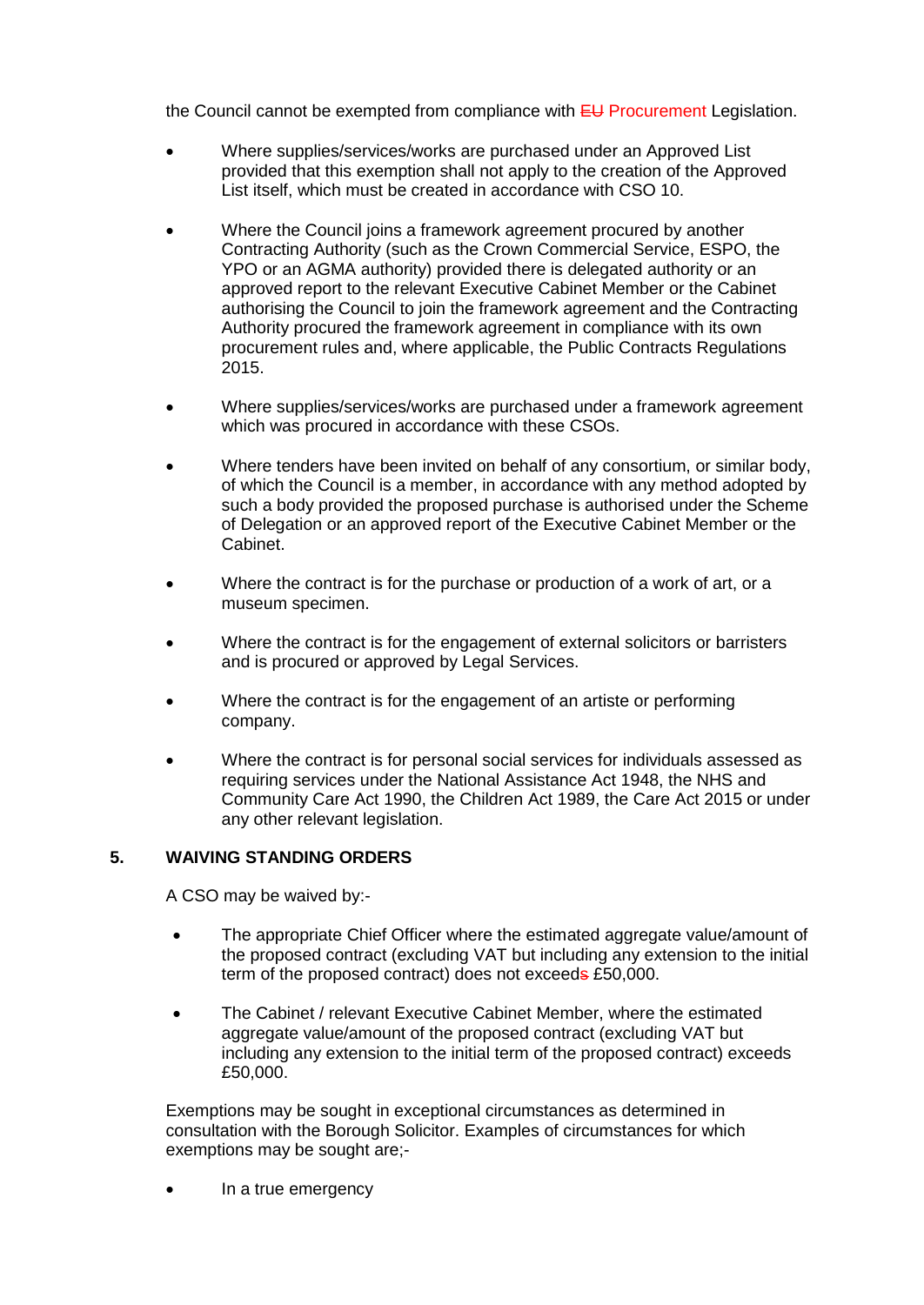- Where there is a sole supplier of patented or proprietary articles, or materials or services exclusively provided by a statutory undertaker or other bodies.
- Where any of these CSOs are inconsistent with any legislative requirements, in which case the provisions of the appropriate legislation shall prevail.

All exemptions to these CSOs for Contracts valued above £50,000 shall be reported to the next formal meeting of the appropriate Executive Cabinet Member and the decision recorded.

Exemptions may not be sought where the estimated value of the proposed contract will exceed the relevant Procurement Threshold.

#### **6. POWERS OF CHIEF OFFICERS - Opening and acceptance of Tenders**

- 6.1 Save where a tender has not been advertised on the Chest and Contracts Finder and opened in accordance with CSO14, Chief Officers shall have the power to open tenders and quotations (requested in accordance with these CSOs) where the estimated aggregated value/amount of the proposed contract (including any extension) does not exceed £500,000 and,
	- (1) in respect of items of revenue expenditure where budget provision has been made in the current financial year; and
	- (2) in respect of items of capital expenditure where particulars are shown in the approved capital programme for the current financial year provided the CFO confirms the capital expenditure and provided that in the exercise of this power the Chief Officer complies with all relevant CSOs.
- 6.2 Chief Officers shall have the power to accept tenders and quotations (requested with these CSOs) and appoint the successful Bidder where there is delegated authority to do so under the Scheme of Delegation or there is authority under an approved report to the Executive Cabinet Member or the Cabinet.
- 6.3 The process to be followed when opening tenders is set out at CSO 14 below.

#### **7. POWERS OF EXECUTIVE CABINET MEMBERS - Opening and acceptance of tenders**

7.1 Save where a tender has been advertised on the Chest and opened in accordance with CSO 14, Executive Cabinet Members, in the presence of an officer of Legal Services, and the officer leading the tender, have the power to open tenders and quotations and to accept tenders and quotations for the provision of supplies and/or services, or the execution of any works over a value of £500,000.

Contracts of this value should be under seal and copies held by Legal Services.

7.2 The Leader is responsible for all tender opening and contract awards relating to land and premises.

#### **8. CAPITAL EXPENDITURE**

- 8.1 Before incurring capital expenditure the relevant Chief Officer must ensure that:-
	- (1) Save where there is delegated authority under the Scheme of Delegation, the appropriate Executive Cabinet Member has approved the capital expenditure;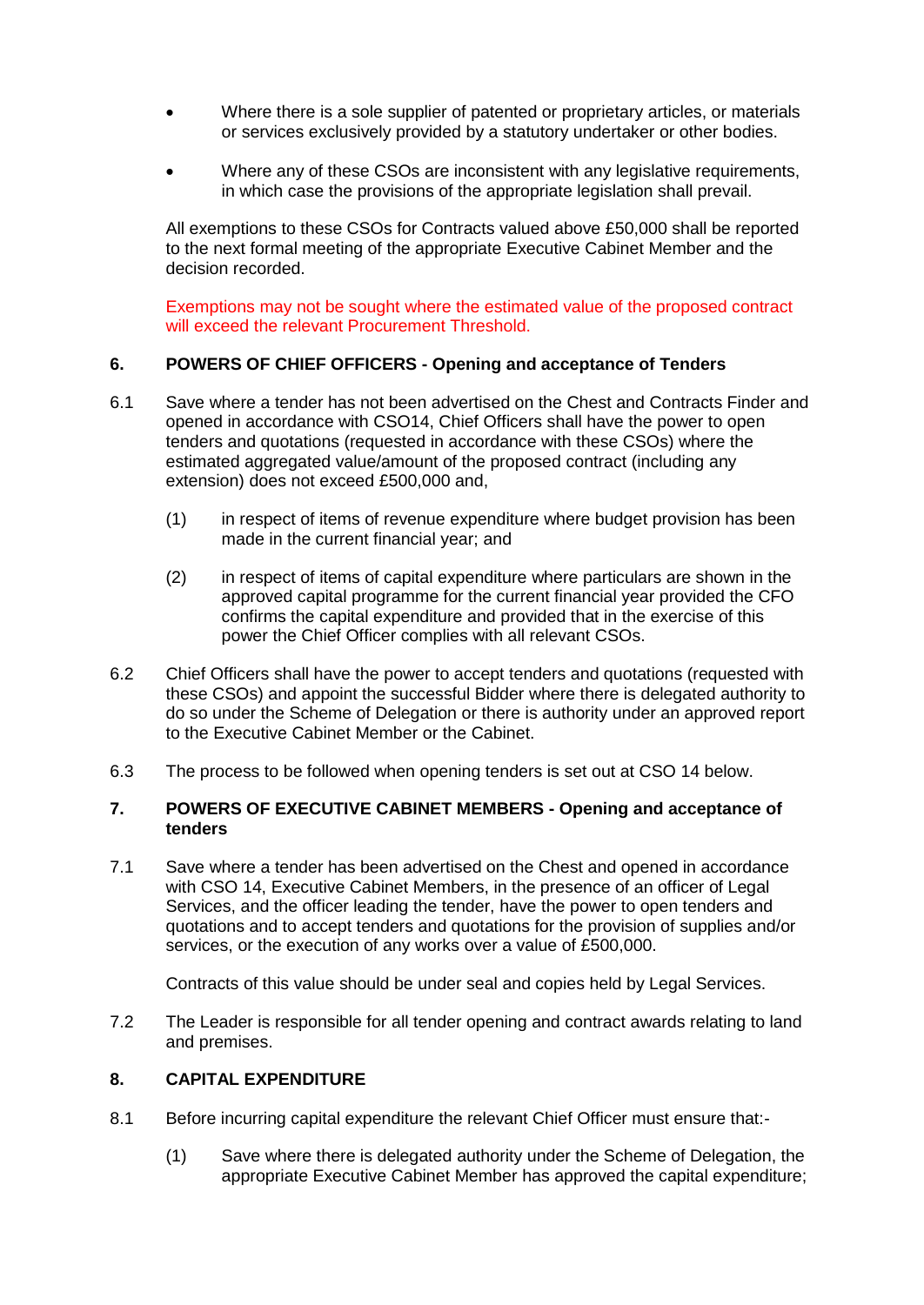- (2) An estimate of the capital expenditure has been prepared, including any revenue implications.
- (3) The approved funding is identified in the Capital Programme. If the proposed capital expenditure is more than the Capital Programme provision, or there is a fundamental change in the proposed financing of the capital expenditure, the approval of the relevant Executive Cabinet Member, and the CFO, must be obtained by the relevant Chief Officer, prior to awarding the contract.

#### **9. ACQUISITION AND DISPOSAL OF LAND**

Authority is granted by the Scheme of Delegation to all Chief Officers, in consultation with the Chief Property Officer, to declare land and premises surplus to operational requirements or to accept an acquisition of any land and premises which are required for future use, with any terms and conditions or planning brief to be reported to the relevant Executive Cabinet Member.

#### **Acquisition of land**

9.1 The Chief Property Officer may acquire land on behalf of the Council after obtaining approval from the relevant Executive Cabinet Member for its acquisition either as a single transaction or as part of an acquisition scheme. A valuation of the land and any relevant terms must be stated in the report to the relevant Executive Cabinet Member seeking authorisation.

#### **Acquisition under Delegated Powers**

9.2 Where authorisation has been given for land with a value of less than £100,000 the acquisition may be made under the Chief Property Officer's delegated powers, as set out in the Scheme of Delegation.

#### **Disposal of Land**

- 9.3 Executive Cabinet Member approval shall be obtained for all disposals of land, except for disposals under delegated powers, (ref. 9.126 below) prior to the marketing of the land by CPS.
- 9.4 CPS shall take the following steps:-
	- (i) produce a qualified valuer's certificate as to the best consideration, or
	- (ii) where it is not proposed to obtain the best consideration ensure that:
		- the General Disposal Consent 2003 relating to Part II of the Local Government Act 2003 applies;
		- the Secretary of State's specific disposal consent has been obtained.
	- (iii) where a disposal for less than best consideration is proposed, there is a report to the Executive Cabinet Member for decision.
	- (iv) without prejudice to the Council's duties as Local Planning Authority, obtain the most valuable planning permission that can be obtained, prior to disposal.
	- (v) where there have been negotiations with several prospective purchasers of the land, properly document discussions and meetings and provide all parties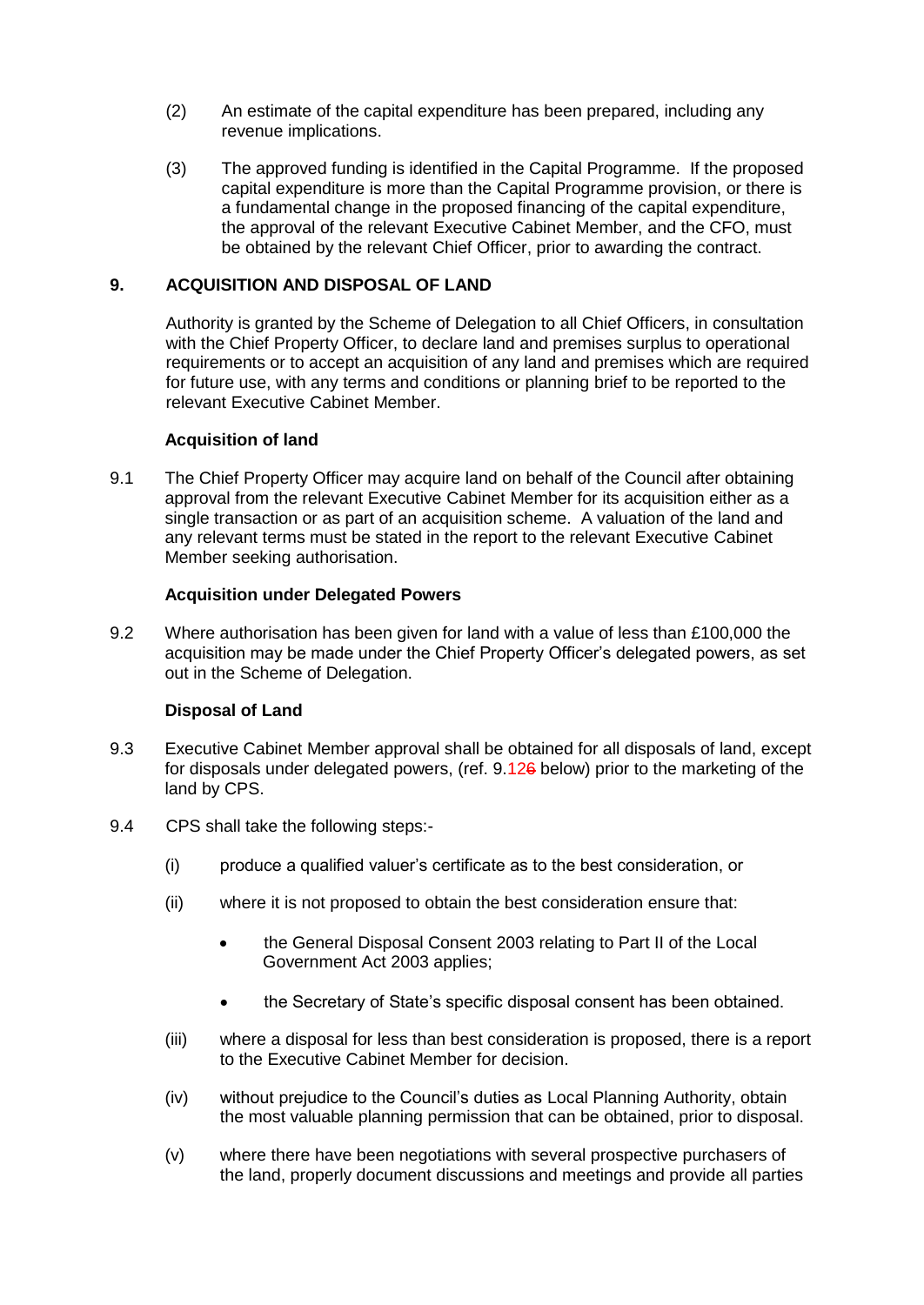with the same information.

- (vi) where land is to be sold by auction, an appropriate reserve price is attached to it.
- (vii) where a sale is by private treaty make a record of all negotiations.

#### **Method of Disposal**

9.5 CPS shall identify the most appropriate method of disposal. Sealed bids may still be used.

#### **Procedure for Sealed Bids**

- 9.6 The disposal of the land shall be advertised in one or more local newspapers. Where the estimated value of the land exceeds £100,000 the land shall also be advertised in the property pages of appropriate newspapers or journals.
- 9.7 The advertisement shall give at least 14 days' notice and shall state the nature of the contract, where further details may be obtained, invite offers and state the last date and time when sealed bids may be received.
- 9.8 Details of the disposal and the conditions of sale shall be made available to all bidders, on application to CPS. The conditions of sale shall include the criteria approved by the Executive Cabinet Member for evaluating sealed bids.
- 9.9 Sealed Bids shall be opened at one time and in the presence of the appropriate Executive Cabinet Member (over £500,000), or in the presence of the Chief Officer and representative of the CFO where the value is below £500,000. There may be exceptional circumstances when the highest bid is not acceptable, e.g. bids are below an undisclosed reserve figure, or the highest bidder cannot perform a key covenant.

#### **Acceptance of Sealed Bids**

- 9.10 A sealed bid for the disposal of land may be accepted by CPS if it accords with the conditions of sale. If it does not accord with the conditions of sale CPS shall consult with the Executive Cabinet Member before accepting the bid.
- 9.11 Reports on the sealed bids accepted shall be submitted to the Executive Cabinet Member at regular intervals either specifically or as part of an operational review report.

#### **Disposals under Delegated Powers**

9.12 The Chief Property Officer may (subject to approval of the Executive Cabinet Member that land is surplus to requirements) dispose of land using delegated powers under the Scheme of Delegation where the estimated market value is under £100,000, provided always that land held on trust shall not be disposed of using delegated powers.

# **10. APPROVED LISTS**

10.1 An Approved List is a select list of contractors that have been pre-approved (in terms of financial standing and technical ability) to deliver specific works and/or services. The Council may want to use an existing accredited database operated by a third party, such as Creditline, or to create its own list.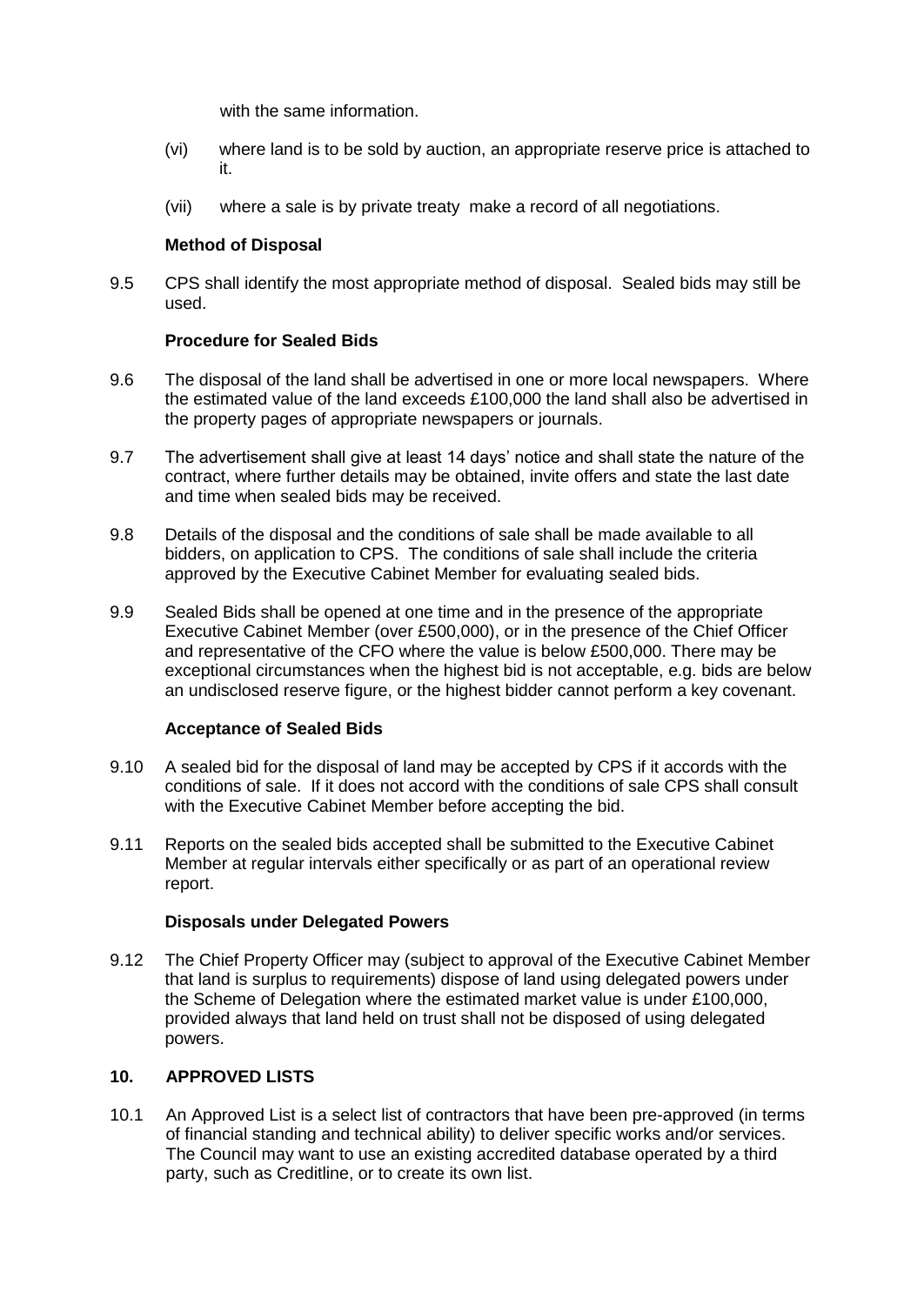- 10.2 The process which must be followed in relation to the advertisement of an Approved List and the appointment of contractors to that Approved List is as follows:
	- 10.2.1 Establish what works and/or services are or may be required and the proposed term of the Approved List. The term of the Approved List must not exceed 4 years.
	- 10.2.2 Estimate the value/amount of the works and/or services which may be procured using the proposed Approved List. Under no circumstances shall an Approved List be used where the estimated value/amount is in excess of the current  $EU$  Procurement Threshold (as detailed in CSO 2.4.8)
	- 10.2.3 Where relevant, draft a specification detailing the categories of contractors required, the types of works and/or services which may be required during the proposed term of the Approved List
	- 10.2.4 Draft the selection criteria (and any sub-criteria and weightings to be applied) which each interested contractor must meet in order to be appointed to the Approved List
	- 10.2.5 Draft the process which will be followed when placing an order for works and/or services under the Approved List
	- 10.2.6 Obtain Executive Cabinet Member approval to develop an Approved List or to use an existing accredited database and to procure works and/or services using the Approved List, in accordance with the specification produced under CSO 10.2.3 above
	- 10.2.7 Forward all paperwork drafted in accordance with Cabinet CSO 10.2.3, CSO 10.2.4 and CSO 10.2.5 together with details of the Executive Cabinet Member approval obtained under CSO 10.2.5 to Corporate Procurement
	- 10.2.8 Amend the paperwork drafted in accordance with CSO 10.2.3, CSO 10.2.4 and CSO 10.2.5 if required to do so by Corporate Procurement and/or the Borough Solicitor
	- 10.2.9 Instruct Corporate Procurement to advertise the proposed Approved List in accordance with CSO 4
	- 10.2.10 Evaluate contractors in consultation with Corporate Procurement and notify the successful contractors in writing
- 10.3 All Approved Lists shall be managed and monitored in accordance with the relevant invitation issued in compliance with CSO 10.2.5 above.
- 10.4 An Approved List may be amended from time to time during its term to add or remove contractors provided details regarding the process to be followed are included in the specification produced in accordance with CSO 10.2.3 above.

#### **11. FRAMEWORK AGREEMENTS**

- 11.1 Save where stated to the contrary in these CSOs, Framework Agreements must be let in accordance with CSO4.
- 11.2 The Corporate Procurement team must be informed of an intention to let a Framework Agreement or to purchase supplies, works and services under a framework arrangement.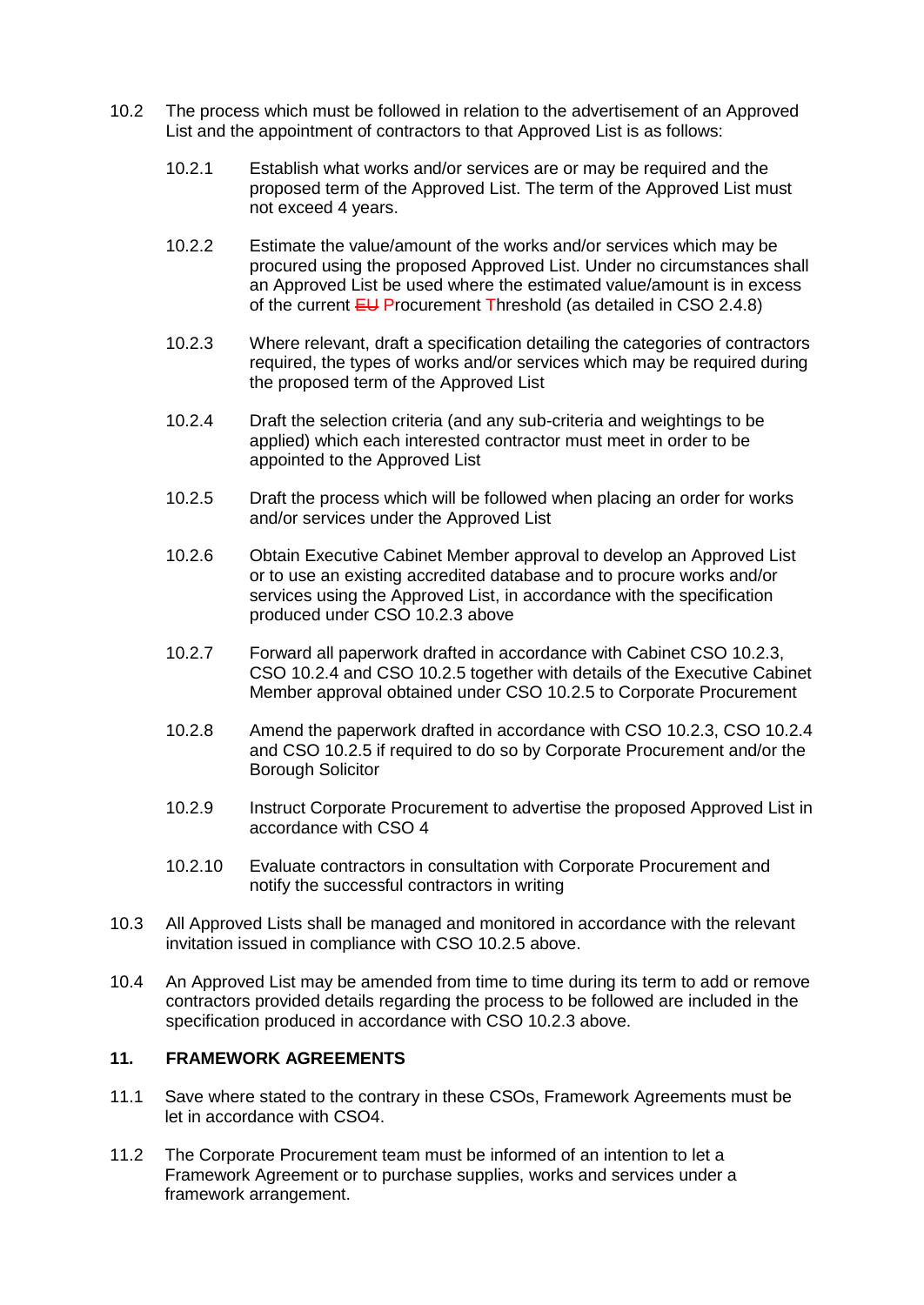- 11.3 Unless otherwise agreed by the Borough Solicitor, the term of a Framework Agreement must not exceed four years.
- 11.4 A Framework Agreement shall contain the terms under which contractors will provide services, supplies or works, if and when clients order these subsequently.
- 11.5 The Crown Commercial Service provides centralised commercial and procurement services for Government and the public sector. For more information on the products and services available via the Crown Commercial Service please contact the Corporate Procurement team.
- 11.6 Where the Council concludes a Framework Agreement with one operator all orders must be placed with that operator (or a reserve contractors, where applicable). Where the Council concludes a Framework Agreement with more than one operator, unless otherwise agreed with Legal Services, the minimum number of operators shall be 3 and a mini tender shall be conducted with all operators to determine the most economically advantageous offer in respect of a proposed order (unless the terms of the Framework Agreement provides for a sufficiently precise alternative procedure to cover the Council's requirements).

#### **12. TENDER DOCUMENTS**

- 12.1 Where the anticipated aggregate value/amount of the proposed contract exceeds £50,000 (and a suitable Framework Agreement or Approved List is not in place) the business opportunity must be tendered in accordance with these CSOs and, where appropriate the Public Contracts Regulations 2015.
- 12.2 The steps to be followed are detailed in CSO 2.4 above.
- 12.3 The tender documentation to be issued includes the following:
	- $\triangleright$  Introduction (including Bolton's priorities)
	- $\triangleright$  Brief description of the contract, including the contract term
	- $\triangleright$  Bidder Questionnaire covering the following:
		- Bidder details
		- Financial Information
		- Technical Capacity
		- Health and Safety
		- Equality
		- Environmental Issues
		- Business Continuity
	- $\triangleright$  The price schedule on which bids will be submitted
	- $\triangleright$  A specification for the required works, supplies or services
	- $\triangleright$  Details of the evaluation process to be carried out, including the criteria, sub-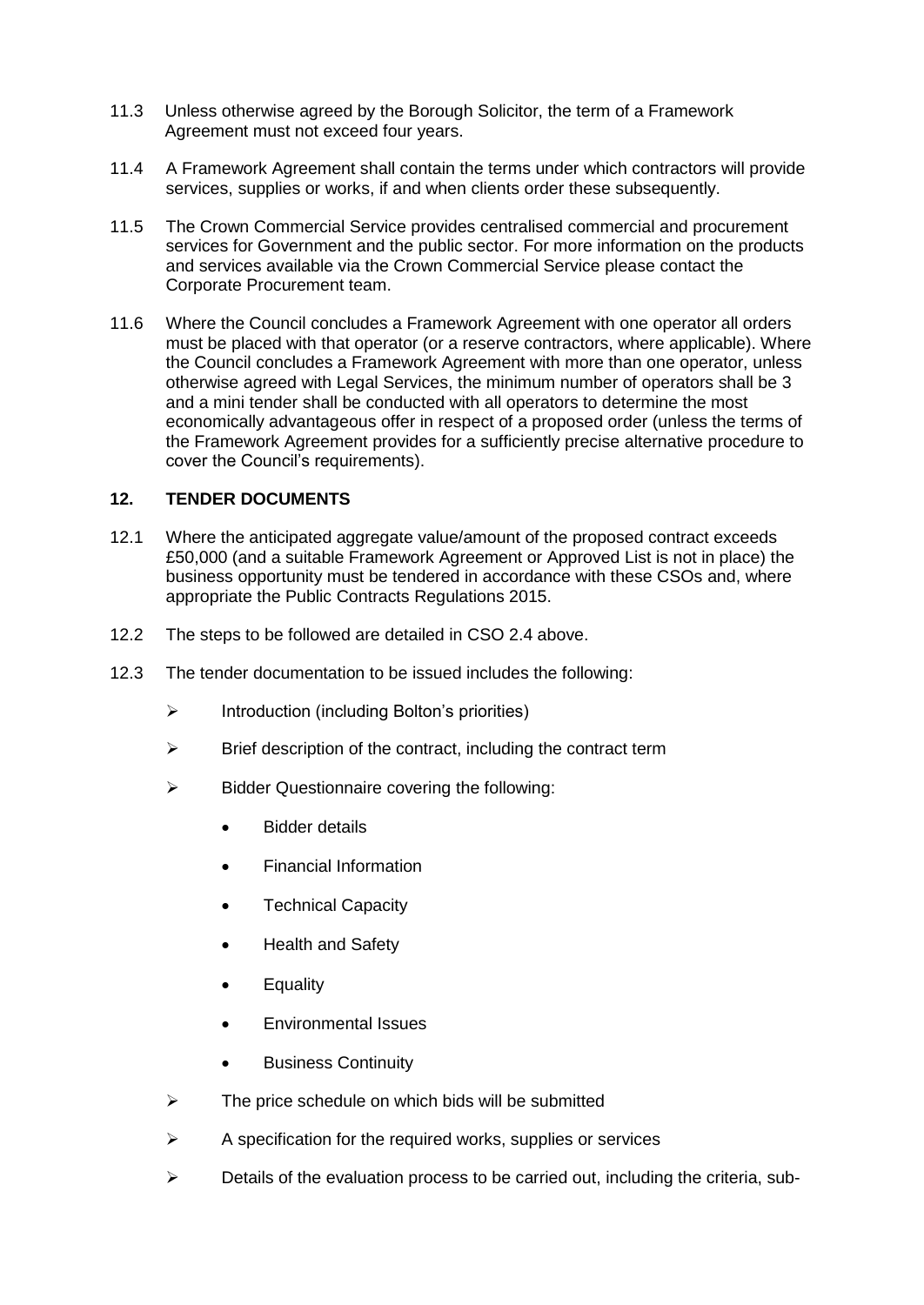criteria and weightings to be applied

- $\triangleright$  Details of the closing date and time of the tender
- $\triangleright$  The Council's terms and conditions of tender, which is available from Corporate Procurement
- $\triangleright$  The Council's standard form of contract (or bespoke form, where applicable) which is available from Legal Services
- $\triangleright$  Contact details for the lead officer taking responsibility for queries
- $\triangleright$  Form of tender
- 12.4 The Council's standard terms and conditions of Contract shall be used (available from Legal Services) unless overridden by other relevant forms approved by professional bodies or bespoke terms and conditions are required.
- 12.5 Corporate Procurement will advertise the tender in accordance with these CSOs and the Procurement Legislation on the Chest and Contracts Finder and in the Official Journal of the European Communities (if required).
- 12.6 All tender documentation will be supplied electronically to bidders.
- 12.7 Quotations, responses to an Invitation to tender or an invitation to negotiate may be submitted by electronic means provided that:-
	- 12.7.1 Electronic tenders are kept in a separate secure electronic folder, as approved by the Borough Solicitor, which cannot be opened until the deadline for receipt has passed, and:-
	- 12.7.2 Submission of tenders is in accordance with procedures agreed by the Borough Solicitor.

#### **13. SUBMISSION AND RECEIPT OF TENDERS**

- 13.1 All tenders must be submitted in electronic format and in accordance with the tender documentation.
- 13.2 All tenders are to be treated as an "offer" to deliver works supplies or services to the Council.

#### **14. OPENING QUOTES AND TENDERS**

- 14.1 All submissions made by the advertised closing date and time in response to an invitation to quote or an invitation to tender which was advertised via the Chest will be opened at the same time by the nominated officer (as nominated by the CFO).
- 14.2 All submissions made by the advertised closing date and time in response to an invitation to quote which was not advertised via the Chest will be opened by the nominated officer as nominated by the CFO.
- 14.3 The CFO shall have the discretion to accept a late submission. The nominated officer shall not in any circumstances open a late submission unless and until the CFO has approved in writing the opening of the late submission.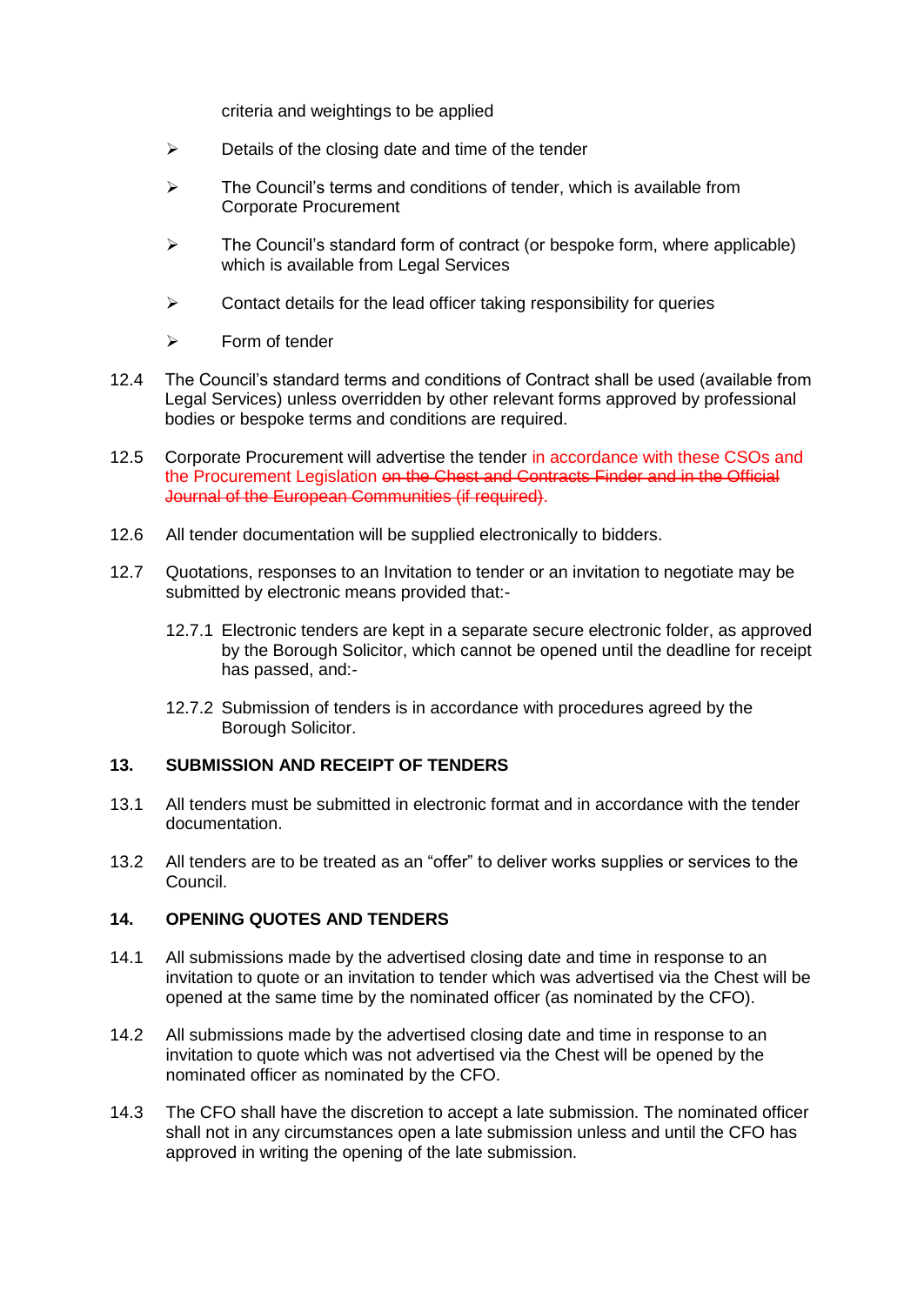- 14.4 All documentation submitted by unsuccessful bidders shall be retained by the Council for a period of 3 years from the relevant closing date.
- 14.5 All documentation submitted by successful bidders shall be retained by the Council in accordance with the Council's Corporate Records Management Policy and the relevant limitation period under the Limitation Act 1980 (as advised by Borough Solicitor).

#### **15. EVALUATING QUOTES AND TENDERS**

- 15.1 All tenders and quotations opened in compliance with CSO 14 shall be evaluated on price only or on price and quality in accordance with the evaluation criteria, subcriteria and weightings detailed in the invitation to quote or invitation to tender documentation.
- 15.2 On completion of the evaluation, the results of the evaluation shall be reported to the relevant Executive Cabinet Member unless authority to appoint the highest scoring bidder has been delegated to an officer of the Council.
- 15.3 All successful and unsuccessful bidders shall be informed of the result of the tender/quotation exercise in writing and in compliance with these CSOs and, where appropriate, the Public Contracts Regulations 2015.

#### **16. ERRORS IN TENDERS**

- 16.1 Where a tender has an error or discrepancy which may affect the tender figures, the tenderer shall be given details of the error or discrepancy and be offered an opportunity to confirm or withdraw the offer. If the tender is to be amended in any other way, this must be approved by the CFO. If the tenderer withdraws, the remaining tenders shall be considered for acceptance in the normal manner.
- 16.2 If the procedure mentioned in 16.1 above is exercised, details shall be recorded within the decision notice accepting the tender.

# **17. POST-TENDER AND POST-QUOTATION NEGOTIATIONS**

- 17.1 Negotiations should not take place unless either the CFO or Borough Solicitor has given approval in advance, and such negotiation does not materially change the nature of the business advertised.
- 17.2 Where post-tender/post-quotation negotiations are undertaken, a report shall be submitted to the Executive Cabinet/Cabinet Member for approval, giving details of:-
	- all tenders/quotations received:
	- negotiations which have taken place, and
	- recommending which tender/quotation is to be accepted.
- 17.3 Where negotiations have been undertaken, details of the negotiation and meetings with potential contractors should be documented, and all relevant parties should be provided with the same information. Such documentation should be retained for three years from the completion of the contract.

#### **18. AWARD OF CONTRACT**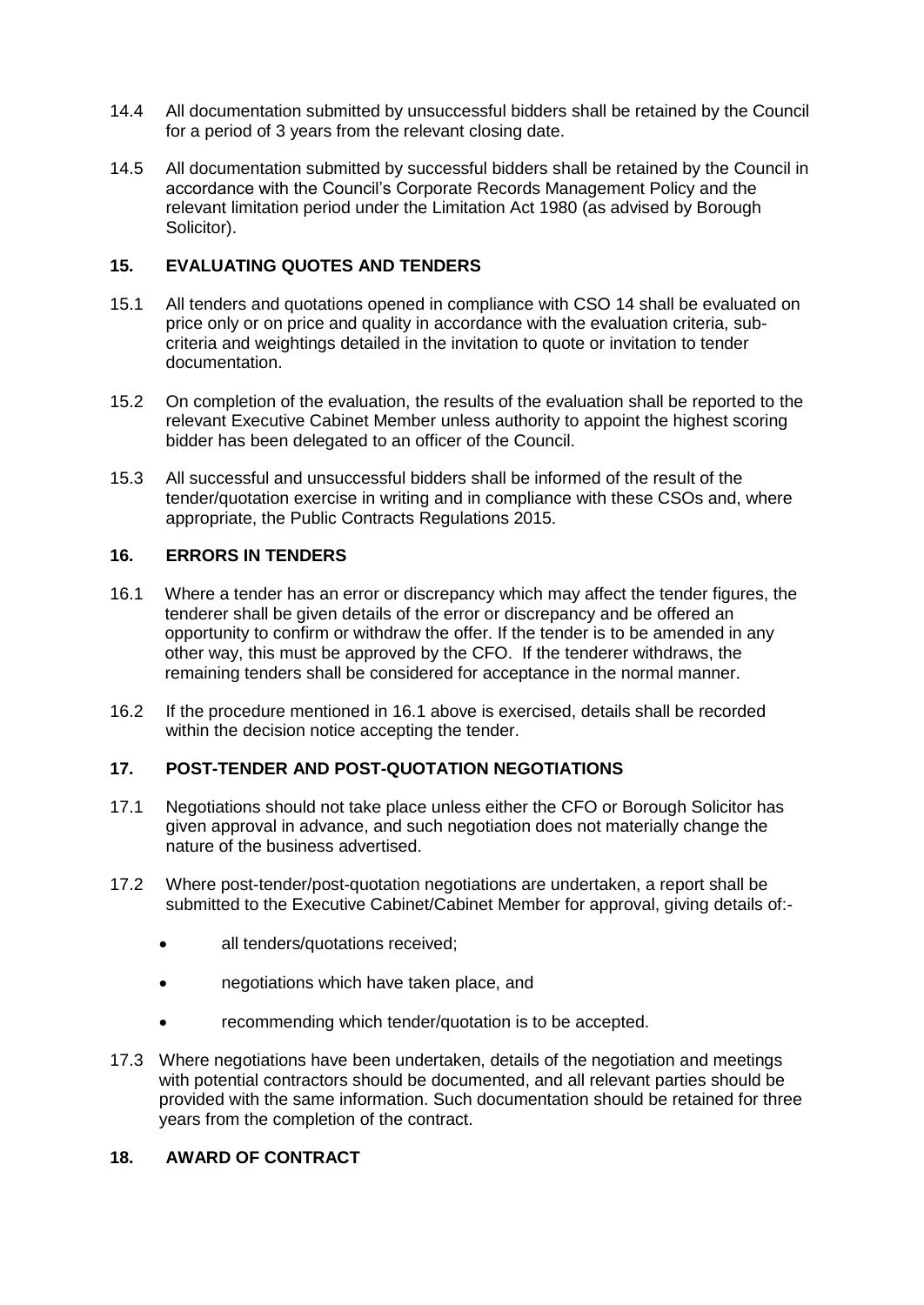- 18.1 Once the winning tender has been selected, the successful tenderer should be notified in writing.
- 18.2 If the successful tenderer chooses to withdraw before the contract is completed, they should be requested to confirm this in writing, and the next best tender may be selected. This requires the approval of the Executive Cabinet Member where the contract is above the value for which Chief Officers are authorised to accept tenders (see CSO 6.1).
- 18.3 For Contracts governed by  $E U$  Procurement Legislation, there must be a standstill period of 10 working days between choosing the winning tender and awarding the contract.
	- When the winning tender is selected, the successful tenderer must be informed that the award of the contract is conditional on there not being a successful challenge to it during the standstill period.
	- The losing parties must also be notified in writing of the proposed award, and given any scores achieved in the tendering exercise. The losing parties are also entitled to a fuller debrief, if they wish.
	- The standstill period must be at least ten working days, and may have to be extended if the losing parties request further information.
- 18.4 Officers should provide feedback to unsuccessful bidders if requested to do so.

### **19. THE FORM AND CONTENT OF CONTRACTS**

- 19.1 Every contract with a value of £15,000 and over shall be in writing.
- 19.2 Subject to CSO 19.3 below, contracts with a value of £500,000 and over shall be in writing and expressly entered into as a Deed, and
	- (a) executed under the common seal of the Council.
	- $(b)$  the Deed shall be recorded in a register kept open for inspection by all members of the Council.
- 19.3 Contracts entered into with NHS bodies may be entered into as simple contracts under the hand of a Chief Officer where authorised by The Borough Solicitor.
- 19.4 Contracts which have standard conditions and where the value does not exceed £50,000 may be signed by officers so nominated by the appropriate Director.
- 19.5 Every contract in writing shall be entered into using the Council's standard forms of Contract which are available from Legal Services (unless overridden by other relevant forms of contract, which, where appropriate, have been agreed with Legal Services).
- 19.6 The Council will not require or take security for the due performance of any contract for the execution of works unless the responsible Officer, having regard to all the circumstances, considers it necessary and the Executive Cabinet Member has been informed.
- 19.7 The Council will enter into a collateral warranty, if the relevant Chief Officer, having regard to all the circumstances, considers it necessary and the approval of the appropriate Executive Cabinet Member has been sought.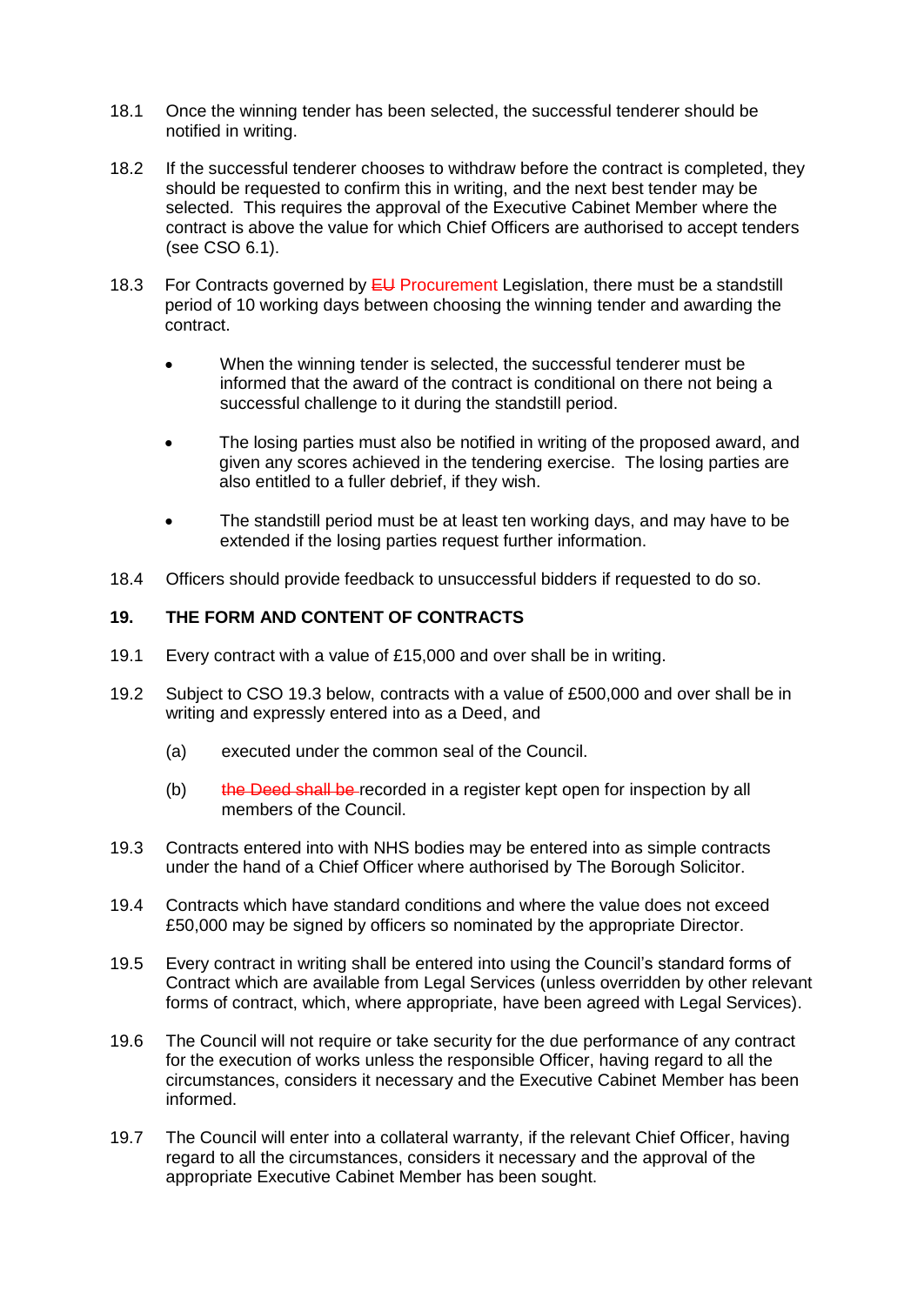19.8 Any contract entered into by the Council may be executed using an electronic Council seal and / or by way of electronic signature of an authorised Officer and these methods of execution / signature shall be conclusive of the Council's intention to be bound by the contract as if manually sealed and / or signed by an authorised Officer by way of manuscript signature.

#### **20. VARIATION IN CONTRACTS**

- 20.1 Contract variations shall only be made where permitted under the terms of the relevant contract and in relation to minor amendments.
- 20.2 The Council shall not agree a contract variation if it:
	- 20.2.1 introduces conditions which, had they been part of the initial contract award procedure, would have allowed for the admission of contractors other than those initially admitted, or would have allowed for the acceptance of a quote or tender other than the one initially accepted; or
	- 20.2.2 extends the scope of the contract considerably to encompass works, supplies or services not initially covered; or
	- 20.2.3 changes the economic balance of the contract in favour of the contractor in a manner which was not provided for in the terms of the initial contract.

### **21. EXTENSION OF CONTRACTS**

Contracts may be extended beyond the contract term, providing that provision for such extension was included in the original tender documents, the contact and in the report detailing the recommendations for accepting the tender, and

# **22. MONITORING OF CONTRACTS**

- 22.1 All Contracts shall be monitored throughout the period of the Contract, and the performance of suppliers/contractors should be reviewed regularly (the period to be determined based on the judgement of the officer responsible for the administration of the contract).
- 22.2 Contracts should be monitored against agreed performance criteria, which should include, sustainability, equality and diversity, and whole life costs.

#### **23. PARTNERING ARRANGEMENTS**

- 23.1 It may be appropriate to manage specific Contracts on a partnering basis. Approval should be obtained from the CFO and Borough Solicitor to ensure that the proposed form of partnering is appropriate, and that the partnering arrangements are robust.
- 23.2 Partnering may be suitable where
	- it is difficult to specify requirements
	- cost is not the primary consideration
	- innovation is required, the future of the service is uncertain, or new methods of service delivery need to be developed
- 23.3 Unless otherwise agreed with the Borough Solicitor, partnering arrangements shall be